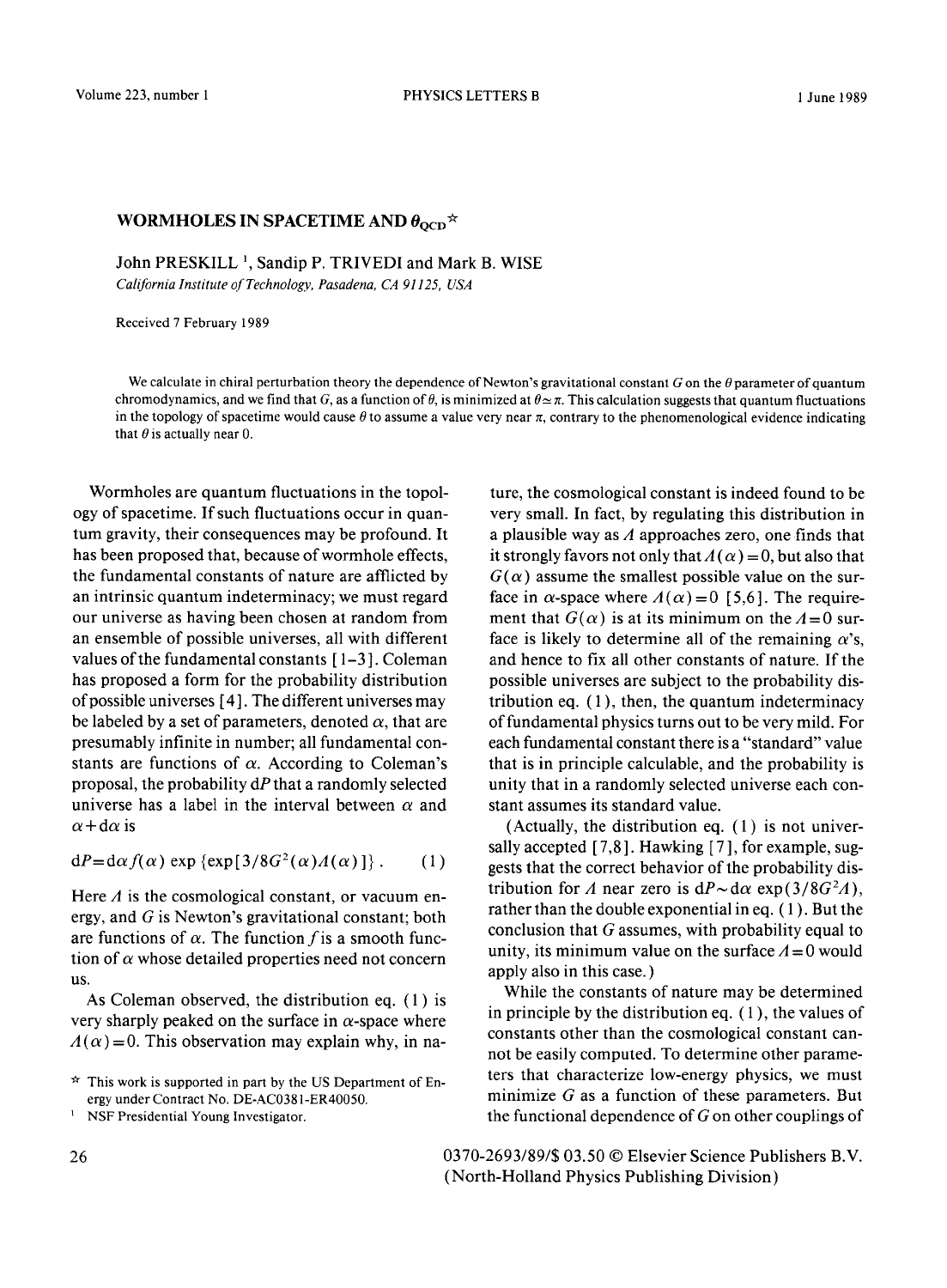interest is typically very sensitive to the details of physics at the Planck scale; it cannot be computed in terms of low-energy physics alone [ 6 ].

Our main purpose in this letter is to point out an exception to the general rule annunciated above. The dependence of  $G$  on the  $\theta$ -parameter of quantum chromodynamics [9] *can* be computed in terms of low-energy physics alone. The point is that  $\theta$ -dependence arises only through nonperturbative strong interaction effects, and these are presumably exponentially small at the Planck scale, because of asymptotic freedom. We have calculated the  $\theta$ -dependence of G in an approximation that is valid if the masses of the light up and down quarks are sufficiently small. We find, assuming the validity of this approximation, that the minimum of G occurs for  $\theta$  very near  $\pi$ . (The minimum would be at exactly  $\theta = \pi$  were it not for small CP-violating effects due to the weak interactions. )

We therefore expect that  $\theta \approx \pi$  is overwhelmingly favored by the probability distribution eq. ( 1 ). Since the phenomenological evidence suggests that instead  $\theta \approx 0$ , our calculation indicates a potentially serious conflict between current ideas about wormholes and observed low-energy physics. We will comment further below about how this conflict might be resolved.

Because the  $\theta$  parameter is  $CP$  odd, and the strong interactions conserve *CP* to remarkable accuracy, it has long been recognized that  $\theta$  must be extremely close to either 0 or  $\pi$ . ( $\theta = \pi$  is a CP-conserving value because  $\theta$  is a periodic variable defined modulo  $2\pi$ .) The experimental limit on the electric dipole moment of the neutron indicates that  $\theta$  deviates from 0 or  $\pi$  by an amount at most of order  $10^{-9}$  [10]. Given that large CP-violating phases do infect the weak interactions, this inclination of the strong interaction to conserve *CP* poses a serious puzzle. The most satisfying explanation for the *CP* conservation by the strong interaction is that originally suggested by Peccei and Quinn [11]. They proposed that  $\theta$  is actually a dynamical variable, and therefore assumes that value that minimizes the energy density of the vacuum. A powerful nonperturbative argument shows that the vacuum energy density of QCD, as a function of  $\theta$ , is minimized at  $\theta = 0$  [12]. Thus, the Peccei-Quinn mechanism naturally explains why  $\theta$  is very close to the CP-conserving value. (The minimum of the energy density is perturbed slightly away from

 $\theta = 0$  by CP-violating effects due to the weak interaction. The amount of the perturbation depends on the detailed nature of *CP* violation; in the Kobayashi-Maskawa model, one can estimate that the minimum occurs for  $\theta \sim 10^{-14}$ , which is well within the experimental limit.) Another interesting consequence of this mechanism is that there exists a very light, very weakly interacting particle, the axion, associated with the oscillations of  $\theta$  about the minimum [13,14]. It has even been proposed that these axions comprise the dark matter of the universe [ 15 ].

With the context of wormhole physics, the Peccei-Quinn explanation for  $\theta \approx 0$  is problematic. Their mechanism relies on the existence of an approximate global symmetry, the Peccei-Quinn symmetry, that is intrinsically broken only by a color anomaly. But wormholes have no respect for global symmetries (whether exact or approximate). Rather, wormhole effects are expected to generate  $\alpha$ -dependent couplings of all types consistent with the *local* symmetries of fundamental physics [1,2]. It will not do, then, to invoke a Peccei-Quinn symmetry by fiat; the symmetry itself requires an explanation.

(A similar remark applies to another explanation that is sometimes proposed for the small value of the electric dipole moment of the neutron - that the mass of the up quark is zero, or very close to zero. This is no explanation unless one understands *why* the up quark is massless. Indeed, this proposal is closely related to the Peccei-Quinn mechanism, for if the up quark is massless, then there is an approximate global symmetry that is intrinsically broken only by a color anomaly. )

In spite of the above comments, wormholes and the Peccei-Quinn mechanism might be reconcilable. Two possibilities come to mind. Perhaps an approximate Peccei-Quinn mechanism arises in low-energy physics as an accidental consequence of local symmetries, which are not disturbed by wormhole effects. (This would be like the approximate conservation of baryon number in the standard model that is an automatic consequence of local  $SU(3) \times SU(2) \times U(1)$ invariance. ) It is not so easy to make this idea workable, however. The problem is that it does not suffice for the accidental Peccei-Quinn symmetry to apply to the operators in the effective action that are of renormalizable type (dimension four or less). If the Peccei-Quinn mechanism is to ensure that  $\theta$  is very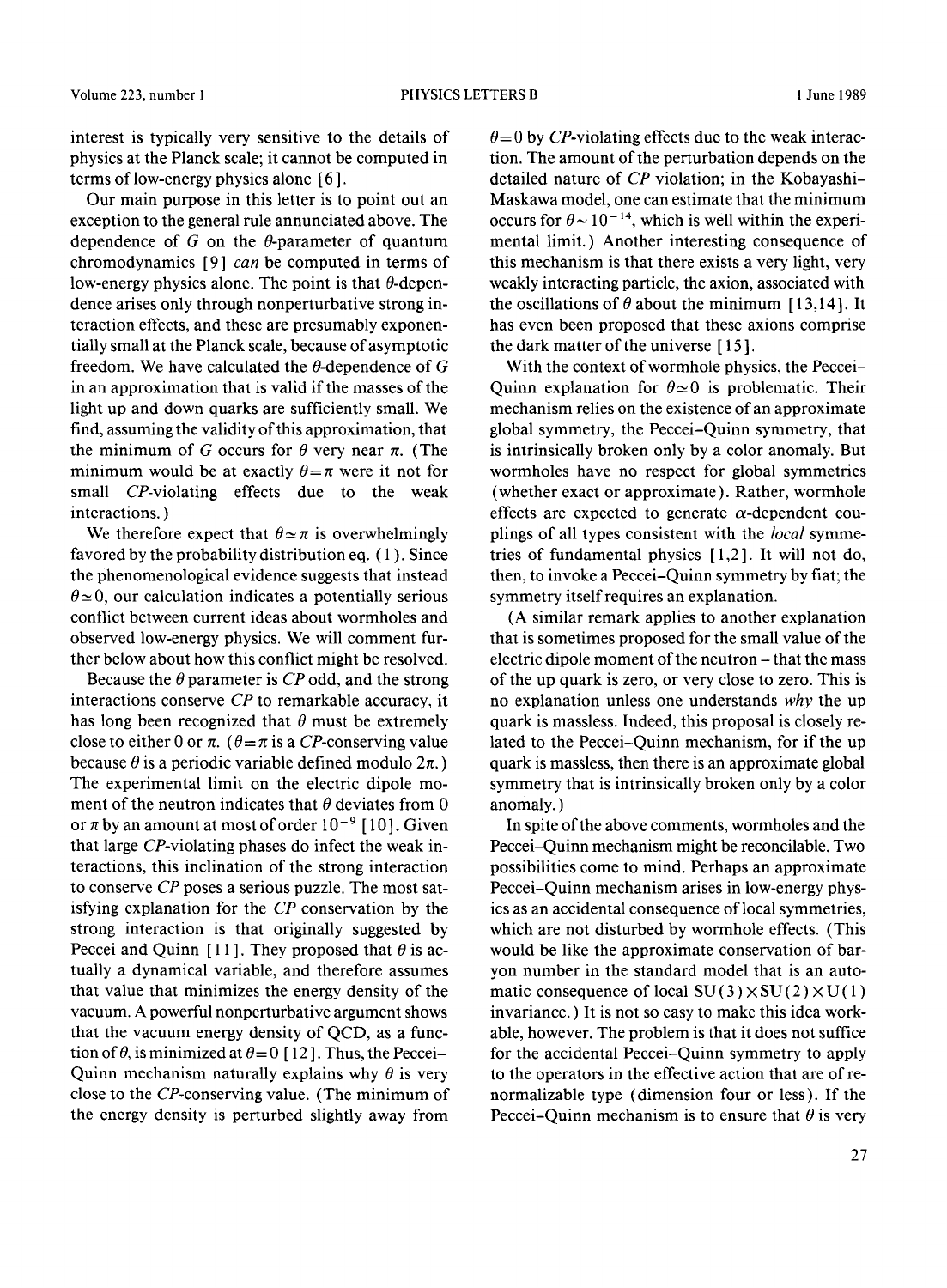small, then nonperturbative strong interaction effects must swamp all other effects that break the Peccei-Quinn symmetry; this constraint typically requires that the symmetry be satisfied by operators of quite high dimension [ 16 ]. There is another possible way to rescue the Peccei-Quinn mechanism, in spite of the tendency of wormhole effects to break global symmetries. Although the Peccei-Quinn symmetry is badly broken for generic values of  $\alpha$ , it may become a good approximate symmetry for that particular "standard" value of  $\alpha$  that minimizes G.

At any rate, there appears to be ample motivation to consider whether, within the context of wormhole physics, the *CP* conservation of the strong interactions can be explained without appealing to the Peccei-Quinn mechanism, and without requiring the existence of a light axion. Indeed, the crucial feature of the Peccei-Quinn mechanism is that it makes  $\theta$  an adjustable quantity, a dynamical variable that seeks the minimum of the energy density at  $\theta = 0$ . And wormhole effects also make  $\theta$  an adjustable quantity, not a dynamical variable, but an  $\alpha$ -dependent coupling constant that seeks the sharp peak in the probability distribution eq. ( 1 ). Furthermore, as Nielsen and Ninomiya [ 17 ] recently stressed, G is *CP* even while  $\theta$  is *CP* odd; therefore strong interaction effects generate a dependence of G on  $\theta$  that is an even function of  $\theta$ . This function is stationary at both  $\theta = 0$  and  $\theta = \pi$ , and so it is reasonable to expect that its minimum occurs either at  $\theta = 0$  or at  $\theta = \pi$ . Since the peak in the probability distribution occurs where  $G$  is minimized, the *CP* conservation by the strong interactions is naturally explained. (As for the Peccei-Quinn mechanism, CP-violating effects due to the weak interventions perturb the minimum, but only slightly. )

The dependence of  $\theta$  on  $\alpha$  arises as follows: The Yukawa couplings of the quarks to the Higgs doublet are modified by wormhole effects, and hence are  $\alpha$ dependent in both modulus and phase. When the electroweak gauge symmetry is spontaneously broken, this  $\alpha$ -dependence enters the quark mass matrix. Some of the phases in the mass matrix are unobservable, because they can be removed by a redefinition of the phases of the quark fields. But there remain, as observable parameters, the values of the quark masses and the Kobayashi-Maskawa angles and phases that infect the charged weak current. Finally, there is one phase that can be removed from

the quark mass matrix only by a field redefinition that has a color anomaly. This phase is  $\theta$ . It is irrelevant in all orders of perturbation theory, but nonperturbative strong interactions do depend on  $\theta$ .

We will assume in the ensuing discussion that it is possible to adjust the  $\alpha$ -parameters so that  $\theta$  changes, while all other couplings in the effective lagrangian remain fixed. It is easy to construct toy models that behave this way, and we expect that this behavior is reasonably generic. When the  $\alpha$ -dependence of Newtons's constant  $G$  is considered, one finds that perturbative renormalization effects induce large contributions to G that depend on the quark masses and the KM angles. These contributions are of order  $M_{\rm Pl}^2$ , where  $M_{\rm pl}$  is the Planck mass scale, and are sensitive to the details of Planck-scale physics. The criterion that  $G(\alpha)$  is at its minimum on the surface  $A(\alpha) = 0$ , then, determines these quantities, but only in a manner that cannot be computed based on a knowledge of low-energy physics alone [ 6 ]. But since the dependence of G on  $\theta$  arises only from nonperturbative strong interaction effects,  $\theta$  is calculable based on low-energy physics alone, at least in principle.

Before we proceed with our calculation of  $G(\theta)$ , one more point needs emphasis. We asserted above that  $\theta$  can be determined by finding the minimum of  $G(\theta)$ , but the actual criterion that determines the constants of nature is that  $G(\alpha)$  is minimized on the surface where  $A(\alpha) = 0$ . We must explain why it is an excellent approximation to disregard the requirement that  $A(\alpha) = 0$ . The crucial point is that the dependence of A and G on  $\theta$  is characterized by the strong interaction scale, rather than the Planck scale. If we perturb  $\theta$  by a small amount  $\delta\theta$ , A and G change according to

$$
\delta A = a(\theta)\delta\theta, \quad \delta(1/16\pi G) = b(\theta)\delta\theta \tag{2}
$$

we will calculate  $a(\theta)$  and  $b(\theta)$  below, in chiral perturbation theory. But when a generic  $\alpha$ -parameter is perturbed by  $\delta \alpha$ , we have instead, schematically,

$$
\delta A \sim M_{\rm Pl}^4 \delta \alpha, \quad \delta (1/16\pi G) \sim M_{\rm Pl}^2 \delta \alpha \ . \tag{3}
$$

Thus, if we perturb  $\theta$  and adjust  $\alpha$  slightly to remain on the  $A = 0$  surface, the change of G is given by

$$
\delta(1/16\pi G)|_{\delta A=0} \sim [b(\theta)-a(\theta)/M_{\rm Pl}^2]\delta\theta. \qquad (4)
$$

Because  $a$  and  $b$  are very small in Planck units, the second term in eq. (4) is negligible. We may just as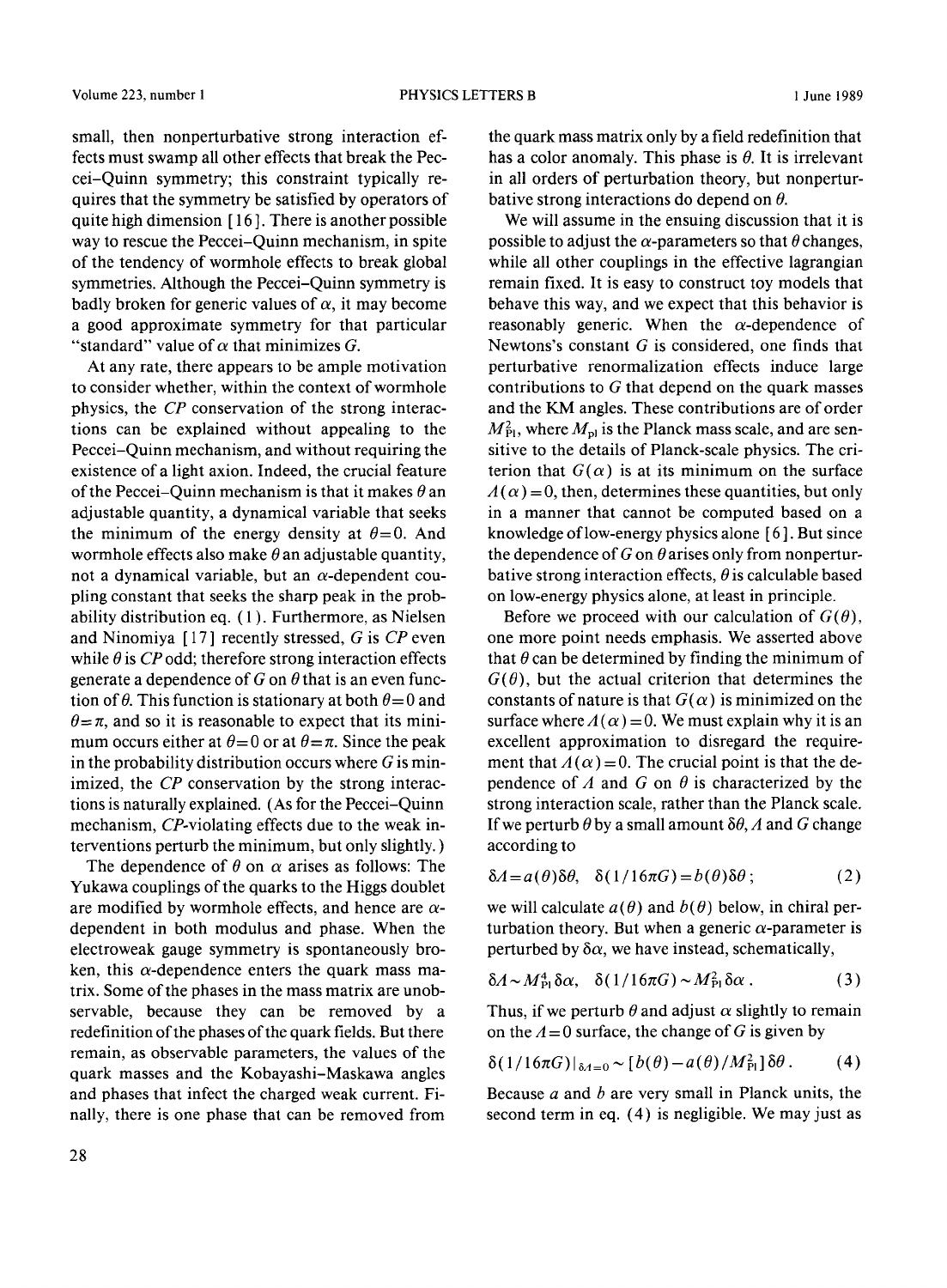well minimize  $G(\theta)$  without regard for the  $A=0$ constraint.

Now we are finally prepared to describe the calculation of  $G(\theta)$ , in chiral perturbation theory. The main idea that underlies the calculation is quite simple. If the pion mass were very small, as would be true if the up and down quarks were sufficiently light, then the strong interaction contribution to G would be dominated by a one-pion-loop diagram that has a calculable logarithmic sensitivity to  $m_{\pi}^2$ . Then, when the pion is light enough, the dependence of G on  $\theta$ can be calculated from the dependence of  $m_\pi^2$  on  $\theta$ . One finds that  $G(\theta)$  is minimized when  $m_{\pi}^2(\theta)$  is minimized. And it is easy to see, again in the limit where the pion is sufficiently light, that  $m_{\pi}^{2}(\theta)$  is minimized at  $\theta = \pi$ .

To perform the calculation, we make use of a chiral lagrangian that describes the self-interactions at low momenta of the pseudo-Goldstone bosons  $\pi^+$ ,  $\pi^-$ ,  $\pi^0$ . This chiral lagrangian respects a nonlinearly realized  $SU(2)_L \times SU(2)_R$  chiral symmetry. It can be expressed in terms of a field  $\Sigma(x)$  that is a  $2 \times 2$  unitary matrix with determinant one, and that transforms under chiral symmetry as

$$
\Sigma \to V_L \Sigma(x) V_R^+, \tag{5}
$$

where  $V_L \in SU(2)_L$  and  $V_R \in SU(2)_R$ . In terms of the pion fields,  $\Sigma$  can be expressed as

$$
\Sigma = \exp(2iH/f) ,
$$
  
\n
$$
\Pi = \begin{pmatrix} \pi^0/\sqrt{2} & \pi^+ \\ \pi^- & -\pi^0/\sqrt{2} \end{pmatrix},
$$
\n(6)

where  $f$  is the pion decay constant. The chiral lagrangian can be expanded in powers of the derivatives acting on the  $\Sigma$  field; terms with more derivatives are suppressed at low energy by additional powers of the pion momentum.

The effects of the explicit breaking of chiral symmetry by quark masses can also be systematically incorporated in the chiral lagrangian. If m is the  $2 \times 2$ mass matrix of the light quarks, then QCD respects a formal symmetry in which eq. ( 5 ) is accompanied by

$$
m \to V_R m V_L^{\dagger} \tag{7}
$$

By demanding invariance under this formal symmetry, we find that the leading mass-dependent terms in the chiral lagrangian, in a curved spacetime background, are

$$
\mathcal{L}_{\text{mass}} = v \operatorname{tr} (m \Sigma + \Sigma^{\dagger} m^{\dagger}) (1 + cR) + \dots \tag{8}
$$

Here v is a quantity with the dimensions of (mass)<sup>3</sup>, and c is a quantity with the dimensions of (mass)<sup>-2</sup>; both are determined by nonperturbative strong interaction effects.  $R$  is the curvative scalar of the background spacetime. In eq. (8), we have neglected terms that contain derivatives of the  $\Sigma$  field, more powers of the light quark mass matrix  $m$ , or more powers of the curvature R.

The  $\theta$ -parameter enters the chiral lagrangian in the light quark mass matrix  $m$ , through the relation

$$
\theta = \arg(\det m) \tag{9}
$$

We find the precise form of  $m$  by performing a chiral rotation of m that ensures that  $\mathcal{L}_{\text{mass}}$  contains no "tadpole" terms linear in the pion fields. The result **is** 

$$
m = \begin{pmatrix} m_{\rm u} e^{i\phi} & 0 \\ 0 & m_{\rm d} e^{i(\theta - \phi)} \end{pmatrix},\tag{10}
$$

where

$$
\sin \phi = \frac{m_{\rm d} \sin \theta}{(m_{\rm u}^2 + m_{\rm d}^2 + 2m_{\rm u}m_{\rm d} \cos \theta)^{1/2}},
$$
  

$$
\sin(\theta - \phi) = \frac{m_{\rm u}}{m_{\rm d}} \sin \phi.
$$
 (11)

By expanding  $\Sigma$  in powers of the pion field, we find, in tree approximation in the chiral lagrangian and to lowest order in light quark masses,

$$
m_{\pi}^{2}(\theta) = (4v/f^{2})(m_{u}^{2} + m_{d}^{2} + 2m_{u}m_{d}\cos\theta)^{1/2},
$$
  
\n
$$
A(\theta) = A_{0} - \frac{1}{2}f^{2}m_{\pi}^{2}(\theta),
$$
  
\n
$$
1/16\pi G = 1/16\pi G_{0} - \frac{1}{2}cf^{2}m_{\pi}^{2}(\theta)
$$
 (12)

here  $A_0$  and  $G_0$  are constants independent of  $\theta$ .

Arguments based on QCD inequalities show that  $v$ is nonnegative [12]. Hence, the vacuum energy is evidently minimized at  $\theta = 0$ , as is required for the Peccei-Quinn mechanism to work. But the expression for  $G$  in eq. (12) could be minimized at either  $\theta = 0$  or  $\theta = \pi$ , depending on the sign of c. Though the sign of  $c$  is determined in principle by the nonperturbative strong interactions, we do not know how to compute it reliably. Nonetheless, what we have found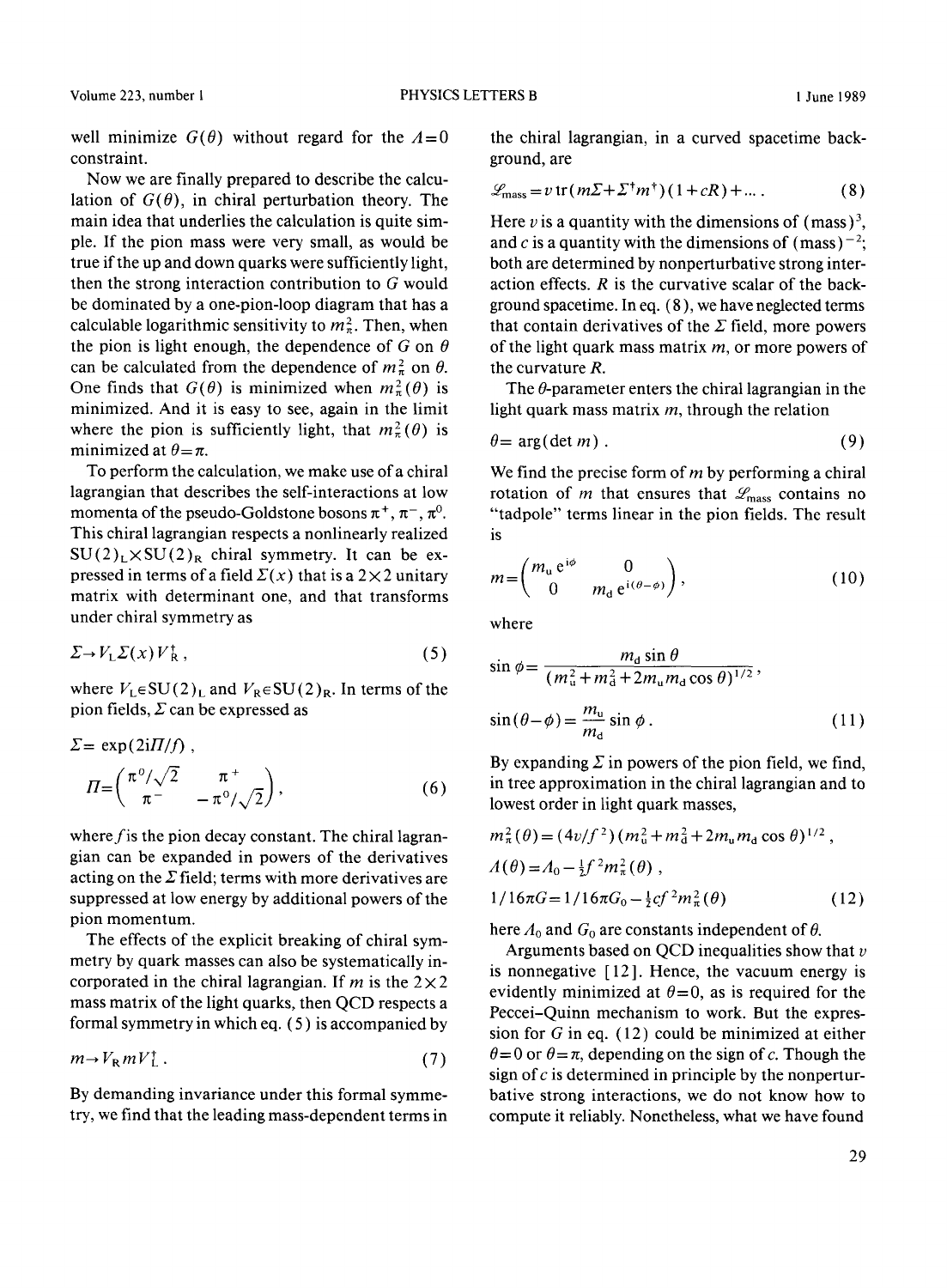is consistent with the expectation of Nielsen and Ninomiya, that the minimum of G occurs at a *CP*conserving value of  $\theta$ .

In fact, it is possible to go further, because the tree approximation contribution to the  $\theta$ -dependence of  $(16\pi G)^{-1}$  in eq. (12) is not actually the leading contribution when  $m_{\pi}^2$  is very small. There is a contribution from one pion loop that is enhanced by a logarithm of the pion mass. This logarithmically enhanced contribution is [18,5,6]

 $\delta(1/16\pi G)$ 

$$
= - (1/64\pi^2) m_{\pi}^2(\theta) \ln[M_{\text{CSB}}^2/m_{\pi}^2(\theta)], \qquad (13)
$$

where  $M_{\text{CSB}}$  is the "chiral symmetry breaking scale" of QCD; a naive estimate of it is  $M_{\text{CSB}} \sim 4\pi f \sim 1$  GeV. (Eq. (13) is the one-loop contribution to  $(16\pi G)^{-1}$ that arises from the minimal coupling of the pion to gravity. There is also a one-loop contribution that involves the nonminimal coupling of the pion to  $R$  in eq. (8), but this contribution is of order  $(m_\pi^4 \ln m_\pi^2)$ and hence higher order in chiral perturbation theory. )

If the pion mass is sufficiently small, then the oneloop contribution to  $(16\pi G)^{-1}$  in eq. (13) dominates the tree contribution in eq. (12). The calculated sign of the one-loop contribution shows that  $m_{\pi}^{2}(\theta)$  seeks the smallest possible value in order to minimize  $G(\theta)$ . In view of the expression for  $m_{\pi}^{2}(\theta)$  in eq. (12), this means that  $\theta = \pi$  is the preferred value. We have shown, then, that at least in a world in which the light quark masses are sufficiently small, the criterion that  $G(\alpha)$  is at its minimal value on the surface in  $\alpha$ -space where  $A(\alpha)=0$  requires  $\theta$ to be very close to  $\pi$ . (As in the Peccei-Quinn model, weak interactions perturb  $\theta$  slightly away from the value chosen by QCD, by an amount of order  $10^{-14}$ in the KM model of *CP* violation. )

The approximation of neglecting the contribution to  $(16\pi G)^{-1}$  in eq. (12) compared to the contribution in eq. ( 13 ) is justified provided that

$$
(1/32\pi^2cf^2)\ln(M_{\text{CSB}}^2/m_{\pi}^2) \gg 1\,,\tag{14}
$$

it is not clear whether it is justified for realistic values of the light quark masses. To get some insight about whether the conclusion that G is minimized at  $\theta = \pi$ survives beyond the approximation of very light quark masses, we have considered the opposite limit of infinite quark masses, or pure Yang-Mills theory.

In pure Yang–Mills theory, we have computed  $G(\theta)$ in the dilute instanton gas approximation. Unlike chiral perturbation theory, which can be justified when the quark masses are small enough, the dilute instanton gas approximation cannot really be justified. Nonetheless, it is known to give the right answer for the vacuum energy; namely, that the minimum occurs at  $\theta = 0$ , in agreement with the QCD inequality argument.

To calculate  $G(\theta)$  we compute the connected twopoint function of the energy-momentum tensor and extract its leading behavior at low momentum. The calculation turns out to involve a subtlety concerning the trace anomaly in the presence of instantons; we will not report on the details here. The result is that the minimum of  $G(\theta)$  occurs at  $\theta = \pi$ . Thus, the dilute instanton gas calculation lends support to the view that  $G(\theta)$  is minimized at  $\theta = \pi$  generically, irrespective of the value of quark masses. Perhaps it will eventually be possible to resolve this issue by doing numerical calculations in lattice QCD.

Finally, let us consider whether our conclusion that  $\theta \approx \pi$  is in conflict with experiment. There is suggestive evidence that  $\theta$  is actually close to zero in nature [10]. But one should recall that this evidence is based on chiral perturbation theory calculations of the pseudoscalar meson masses that treat the *strange*  quark mass as a small parameter, a somewhat dubious procedure [ 19]. If the corrections to leading order perturbation theory in the strange quark mass turn out to be surprisingly large, then it may be that  $\theta$  is really close to  $\pi$  in nature after all, as wormhole considerations indicate. Again, this issue may ultimately be resolved by lattice QCD calculations.

To summarize, we have argued that, at least in an approximation in which the masses of the up and down quarks are taken to be very small, wormhole fluctuations in the topology of spacetime drive the  $\theta$ parameter of QCD to  $\theta \approx \pi$ . Since  $\theta \approx 0$  appears to be satisfied in nature, this prediction poses a possible conflict between wormhole physics and experiment. We have noted several ways in which this conflict might be resolved. Perhaps a Peccei-Quinn symmetry can survive in spite of wormhole effects, allowing  $\theta$  to relax dynamically to the value  $\theta = 0$ . Perhaps chiral perturbation theory is misleading, and wormholes actually prefer  $\theta \approx 0$  for realistic values of the light quark masses. And finally, it is at least conceiv